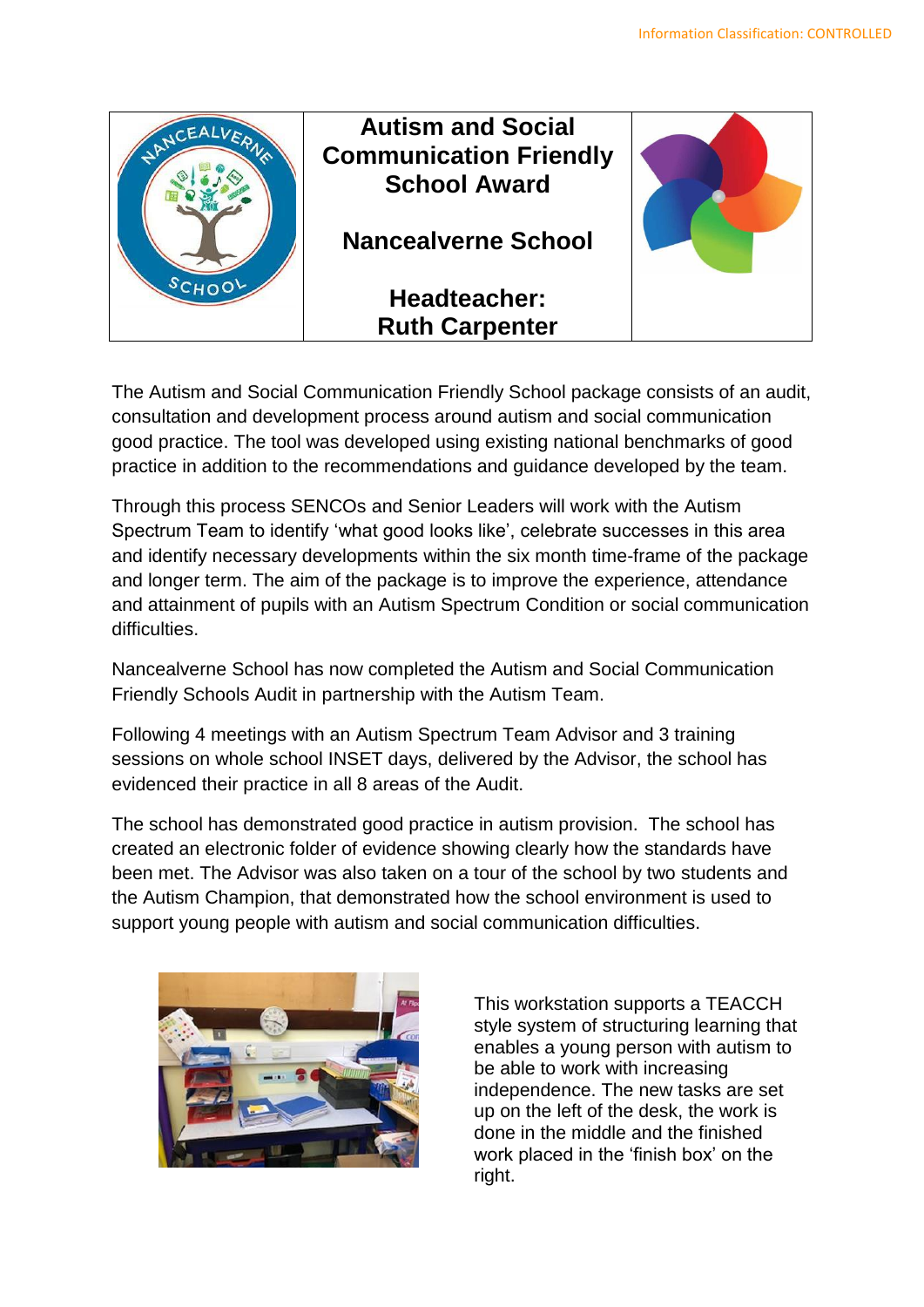

This resource centre is an example of how staff ensure that pictures are selected and used that are the appropriate visual stage of representation. Some young people need an object of reference; some children are at the next stage of using photographs and others are able to understand a symbol that represents an activity.

# **Areas of existing good practice:**

The Audit Tool addresses eight areas of practice. To achieve 'Autism and Social Communication Friendly' status in any one area, the school must evidence at least half of the elements of that area as Green (fully evidenced) and no more than two standards as Red (little/no evidence).

At visit 3, the Advisor was able to see evidence of good practice that already met the required standards at the highest level, Green in 6 out of the 8 standards areas, as follows:

## **Statutory Requirements, Policies and Continuous Professional Development**

 School has a named lead person for ASD / SCD trained externally, who has non-contact time weekly and is single point of contact for families of students with ASC / SCD. (Baseline rating of green)

## **Advocacy**

- A member of staff knows about appropriate strategies to elicit perspective of the pupil. (Baseline rating of green)
- Pupils are included in meetings e.g. annual review or other reviews. Contributions by pupil are given in writing, drawing, pictures, in person or by direct advocate. (Baseline rating of green)
- Pupils are given appropriate preparation for meetings and reviews to aid their involvement including appropriate visual tools and explanations (Baseline rating of green)

#### **Meeting Individual Needs**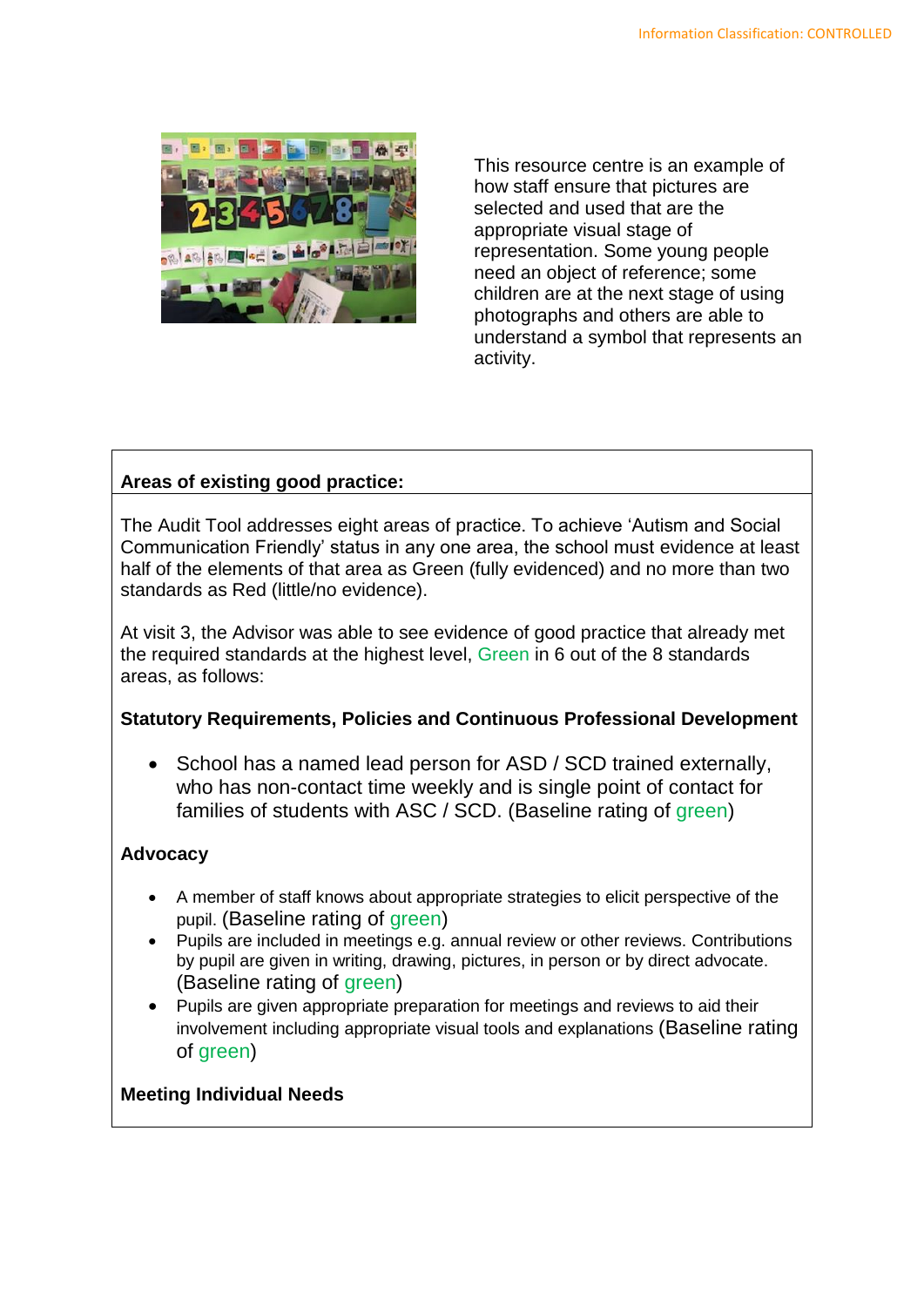- Staff use knowledge of student to understand, prevent and deescalate actions that harm themselves or others. (Baseline rating of green)
- Staff know the increased risk of comorbidities e.g. dyspraxia, dyslexia, ADHD, and recognise signs of conditions that may need further investigation/referral. (Baseline rating of green)
- Consideration of non-curricular differentiation strategies e.g. provision during unstructured times (Baseline rating of green)

# **Transitions**

- SENCo or other relevant staff member attends annual reviews or transition meetings or transition workshops for those entering or leaving the school. (Baseline rating of green)
- SENCo or other relevant staff member gather (and pass on) information to and from other agencies and settings. (Baseline rating of green)
- Enhanced transition package is in place for new transitions and those leaving including class to class. (Baseline rating of green)
- In liaison with other settings, pupil and family a pupil profile is created for transition. (Baseline rating of green)

# **Curriculum**

 Demonstrates equality of access to range of play and leisure activities including trips, extended curriculum and celebrations. (Baseline rating of green)

# **Environments**

- Spaces are available and accessible for pupils where they may go during unstructured times including break etc (Baseline rating of green)
- Access for pupils to quieter work study areas both in class out of class and in other areas of the school. (Baseline rating of green)
- Visuals are used in class to structure tasks, spaces and plans etc (Baseline rating of green)
- Students are supported moving around the school either by adult or with appropriate visuals, including changes to timings etc (Baseline rating of green)

\_\_\_\_\_\_\_\_\_\_\_\_\_\_\_\_\_\_\_\_\_\_\_\_\_\_\_\_\_\_\_\_\_\_\_\_\_\_\_\_\_\_\_\_\_\_\_\_

Only the areas relating to Relationships and Sensory Needs required more evidence to demonstrate that the standards had been met.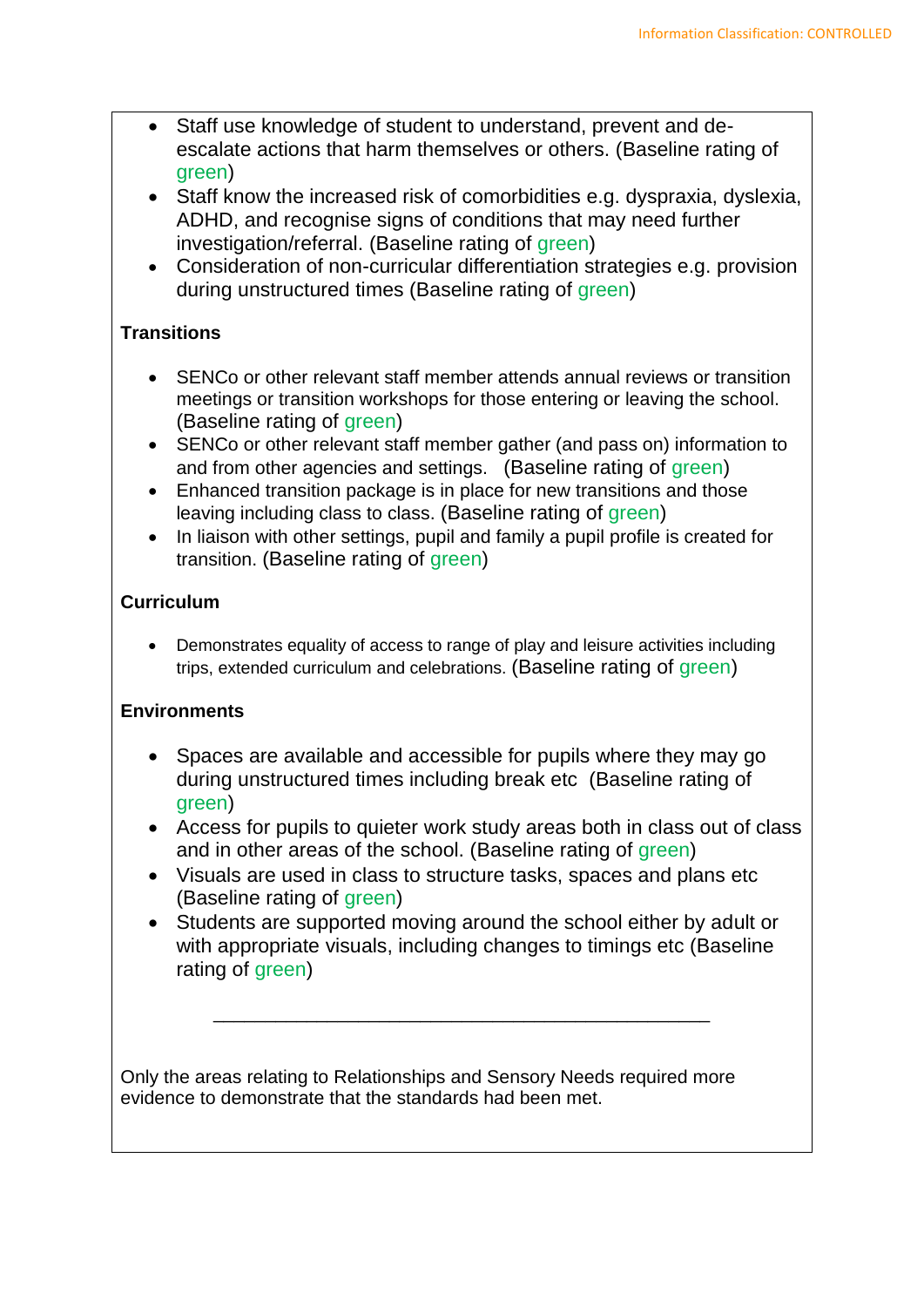It is worth mentioning that in the standards area relating to 'Environment', there were no 'R' ratings at all. All evidence demonstrated green and amber ratings before further development commenced.

Prior to the start of this initiative, the school's commitment to meeting the needs of students with an autism spectrum condition and/or a social communication difficulty was evident. Nancealverne School already had an Autism Champion, trained and mentored by an Autism Spectrum Advisor from Cornwall Council's Autism Spectrum Team. They also took advantage of the free casework offer for special schools in addition to buying in additional services for students and commissioning training.

# **Areas identified for improvement (Baseline 'Red'):**

### **Statutory Requirements, Policies and Continuous Professional Development**

- E-Safety Policy specifically identifies needs and vulnerabilities of ASD / SCD students (Final rating of Amber)
- All staff (including office, premises, lunch, after-school, drivers, pastoral and SMT) attend regular ASC / SCD training every 3 years. (Final rating of Green)

### **Advocacy**

• Process in place for pupils to share own concerns with staff. Where pupils are not confident to engage staff are able to engage then using appropriate tools and strategies (Final rating of Amber)

## **Meeting Individual Needs**

- Students are asked about their strengths, interests, ambitions and wellbeing and this information informs lesson planning. (Final rating of Amber)
- Staff recognise the increased vulnerability to bullying, including cyberbullying and there is clear system for identifying and addressing. (Final rating of Amber)

## **Relationships**

- Designated member of staff to ensure communication between staff, pupil and family is positive. (Final rating of Green)
- Consistent use of appropriate interaction skills are used by staff with students on the spectrum. (Final rating of Green)
- Staff understand that ASD / SCD students are at high risk of stress, anxiety and depression and know how to recognise the signs. (Final rating of Amber)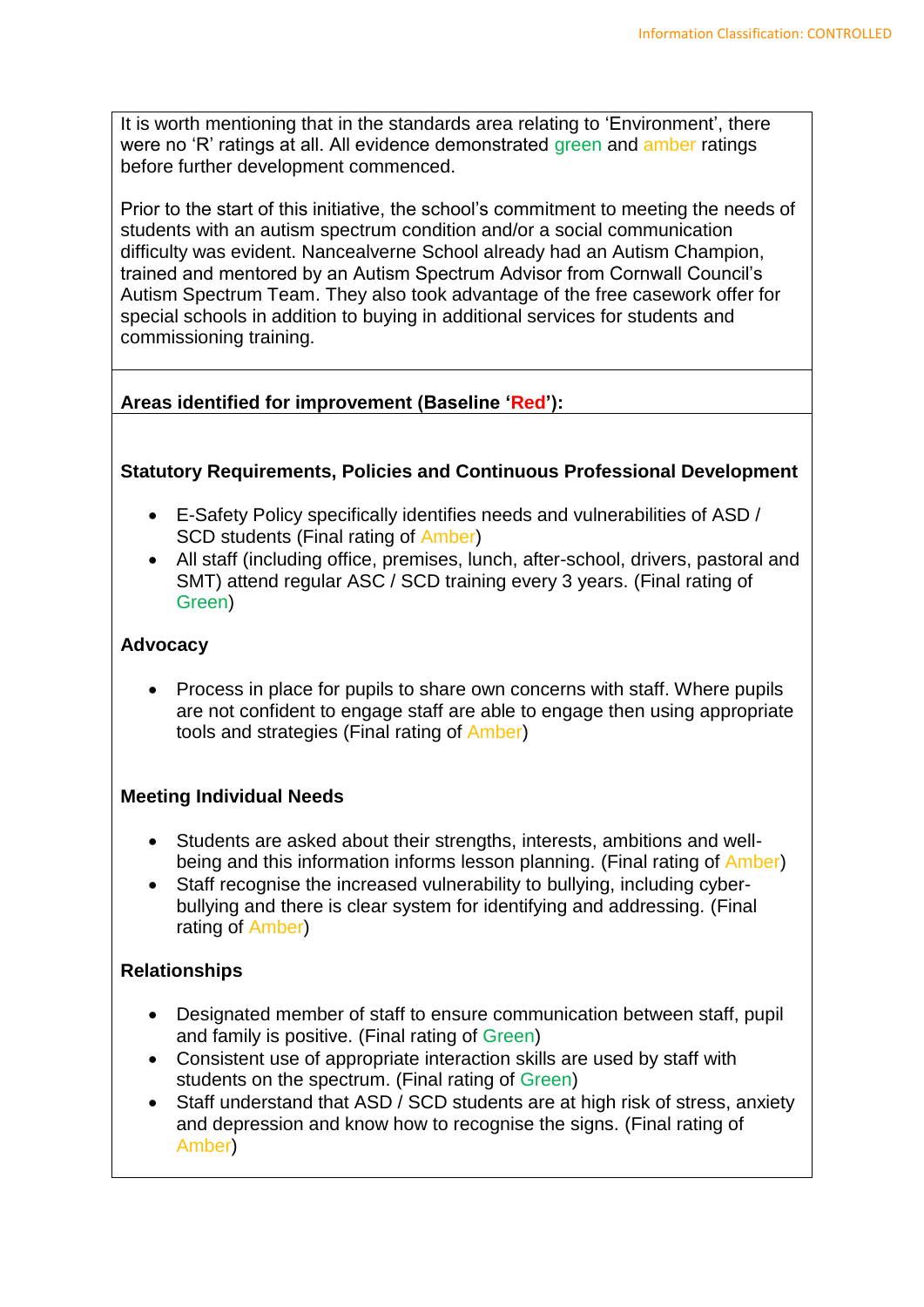### **Transitions**

 Follow up after transition is in place including meetings or discussions with pupil and family and staff. (Final rating of Green)

# **Curriculum**

- Student supported to generalise skills and knowledge between different contexts. (Final rating of Amber)
- Reasonable adaptation made to address difficulties with homework and exams (Final rating of Amber)

# **Sensory Needs**

- Clear systems in place for implementation and communication of personalised provision. (Final rating of Green)
- Staff understand that sensory processing difficulties can cause behaviours that challenge staff, and behaviour policies and procedures allow for personalised response. (Final rating of Amber)
- SENCo and relevant staff attend training and disseminate to all staff. (Final rating of Green.)
- Referrals made to Occupational Therapy where pupil meets current criteria for involvement. OT advice is implemented and shared with relevant staff. (Final rating of Amber)

At visit 4, in October 2020, the Autism Champion, Ms Natasha Stone, was able to show me evidence that all of the above standards had now been met, achieving either an A (amber / good) or G (green / excellent) rating.

**Additional areas for improvement that the school chose to undertake (where baseline was Amber):**

**Statutory Requirements, Policies and Continuous Professional Development**

- Teachers and other staff follow professionals' recommendations. (Final rating of Green.)
- SENCo / ASC Lead accesses ongoing relevant CPD opportunities. (Final rating of Green.)

# **Advocacy**

• Pupil perspectives are considered when developing and differentiating the curriculum plans and other school activities. (Final rating of Green.)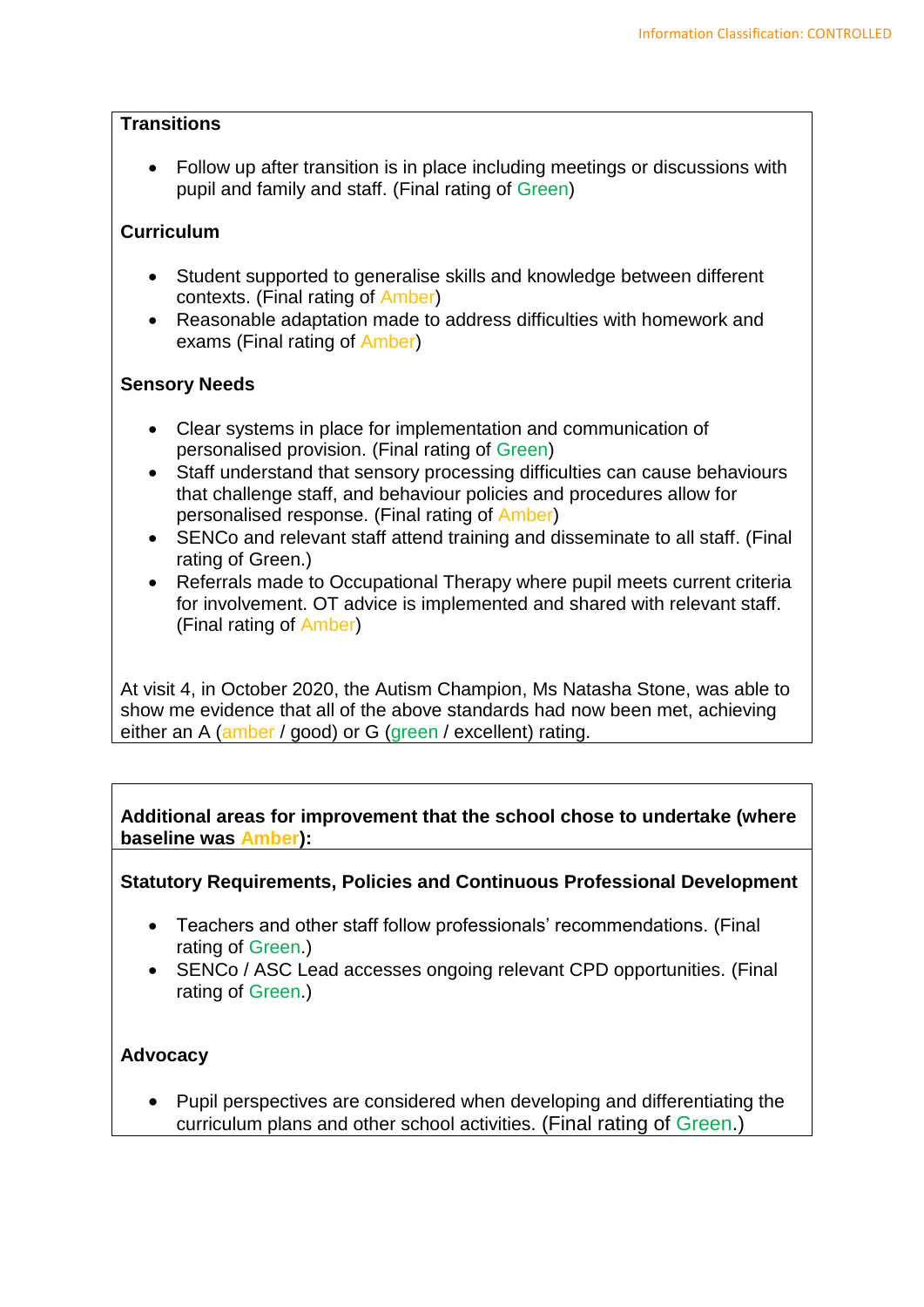- Communication methods are used appropriate to the pupil to elicit perspective across the school, including in lessons and at other times of the day by all relevant staff. (Final rating of Green.)
- Curriculum includes a focus on developing the pupils' skills for sharing their own needs;-developing independence for future self- advocacy. (Final rating of Green.)

## **Meeting Individual Needs**

 Students are supported to manage their emotional needs. (Final rating of Green.)

## **Relationships**

- Channel of communication is open for pupil, staff and parent. (Final rating of Green.)
- Transitioning or new pupils are able to meet with members of staff to begin to build relationships and a process is in place to maintain relations. (Final rating of Green.)
- Social Skills development programme in place within the school to support development of age appropriate social skills including moving on to post-16 setting if appropriate. (Final rating of Green.)
- Behaviour policy is positive, pupils are praised for what they do well and encouraged through motivation. (Final rating of Green.)

## **Transitions**

 Year 9 \ 10 transition meetings held to consider next steps and ensure support in place for transition. Including other relevant agencies, EPs, CSW, AST etc (Final rating of Green.)

## **Curriculum**

- Curriculum is personalised to address individual learning needs, including preferred learning styles. (Final rating of Green.)
- Curriculum meets needs of learner re: social understanding, emotional wellbeing, communication, life skills and sensory issues. (Final rating of Green.)
- Student is provided with alternative recording methods E.g. regular use of laptop, where appropriate or iPad access. Also, voice recognition software, touch typing skills are taught where appropriate. (Final rating of Green.)

#### **Sensory Needs**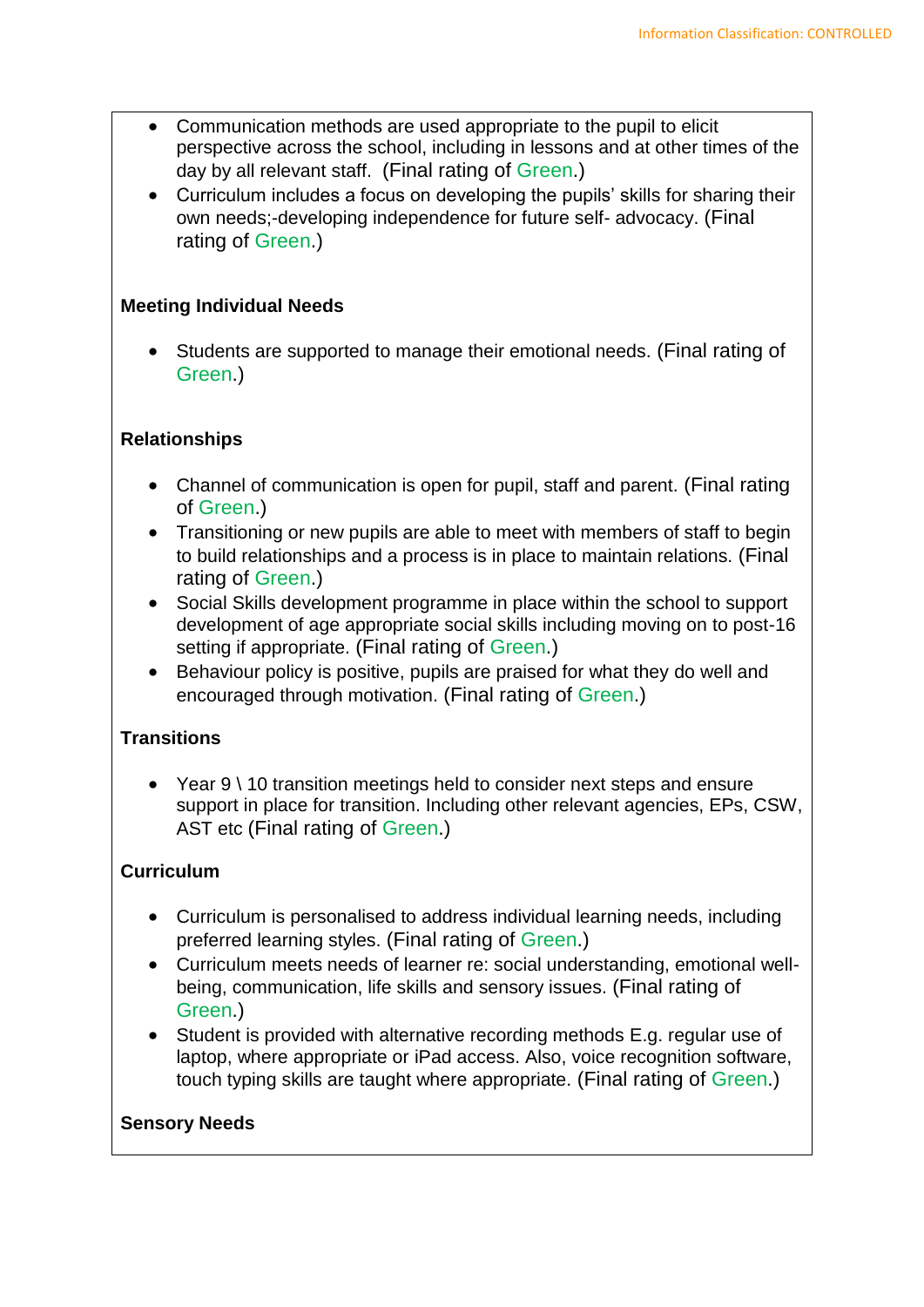- Sensory checklist for individual completed and regularly updated. Appropriate provision is in place. (Final rating of Green.)
- Good understanding of factors that affect sensory regulation E.g. anxiety/ illness /seasonal (Final rating of Green.)
- Staff understand when and how to reduce sensory input and when and how to increase sensory input as appropriate. (Final rating of Green.)

### **Environments**

- Areas of school are clearly defined and structured. (Final rating of Green.)
- Spaces are identified where pupils can go to de-stress / access emotional support and students are aware how to access them. (Final rating of Green.)

# **Examples of developments undertaken during the process:**



The school was able to provide extremely strong evidence of how staff follow professionals' recommendations such as those offered by Occupational Therapists. During the consultation process, it was clear to see how these increasingly translated into personalised provision for children on a daily basis.

Pupils are supported to use communication methods appropriate to their developmental level and visual stage of representation. The school's advocacy strategies have been developed to elicit pupil perspectives, preferences and concerns, including a suggestions box. Pupil's strengths and interests support curriculum planning and are used as motivators and choices.

At Nancealverne School, there are a number of students who need an extremely high degree of

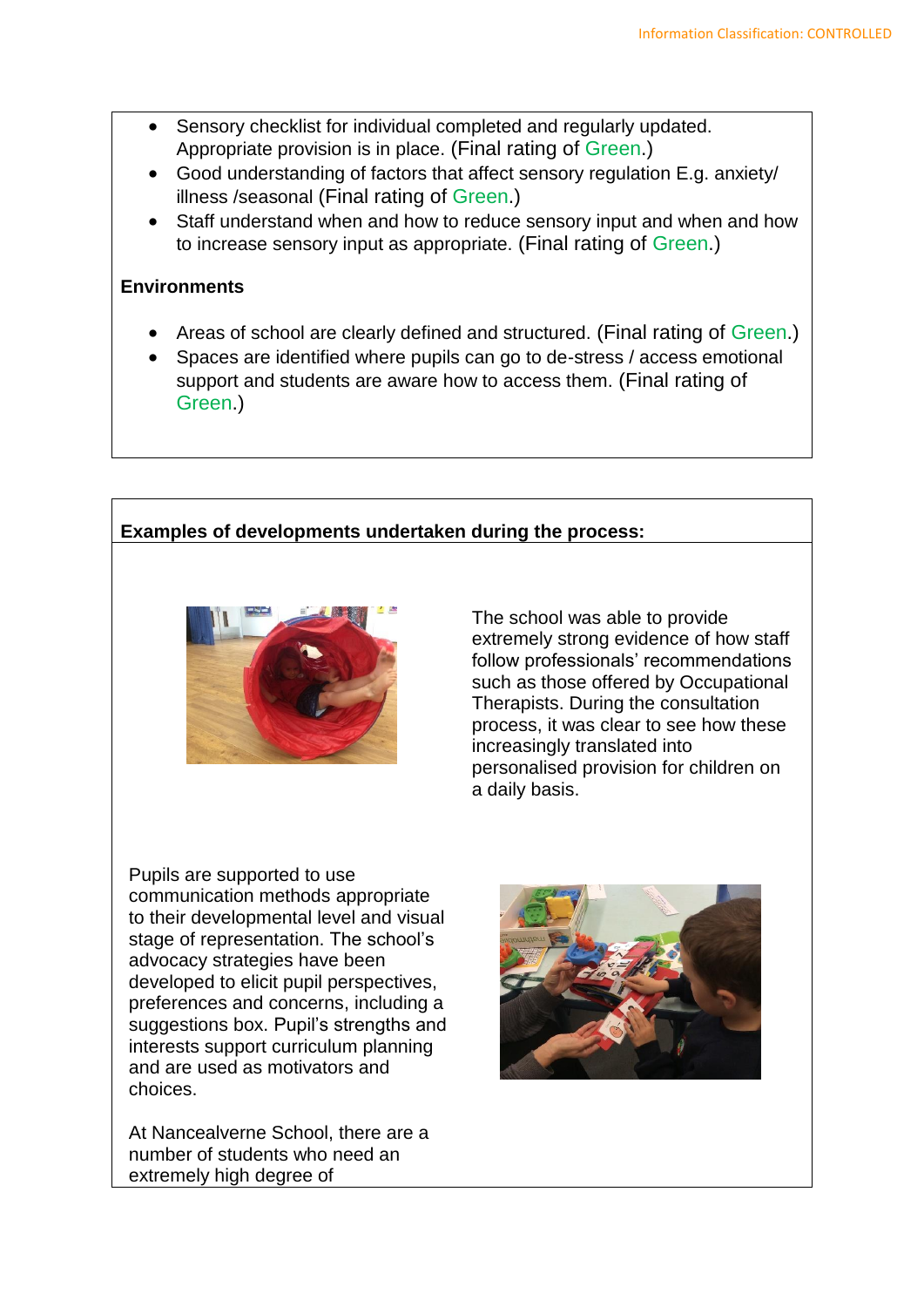personalisation. This includes the need for very flexible and responsive provision in order for pupils to feel emotionally safe enough to be able to participate at all. I was able to see case study evidence of how bespoke planning, strong partnerships with parents and safe relationships with key staff underpin student progress. The school proactively consults with professionals and commissions training in order to develop provision for these young people, for example because they have emotionally-based school avoidance. The school again used INSET day time for training from the Autism Spectrum Team this year.





Relationships between staff and students are extremely positive and make a huge contribution to participation and progress. Over time, evidence was provided that demonstrated the positive impact of the relationship focus of the Behaviour Policy, the way staff build relationships with new students and how staff model appropriate interaction skills.

Nancealverne school staff increasingly recognise the importance of creating sensory regulation opportunities for their pupils. An example of this is the sensory garden. There are many other examples of where staff consider sensory processing needs both during learning and as a break between learning sessions.